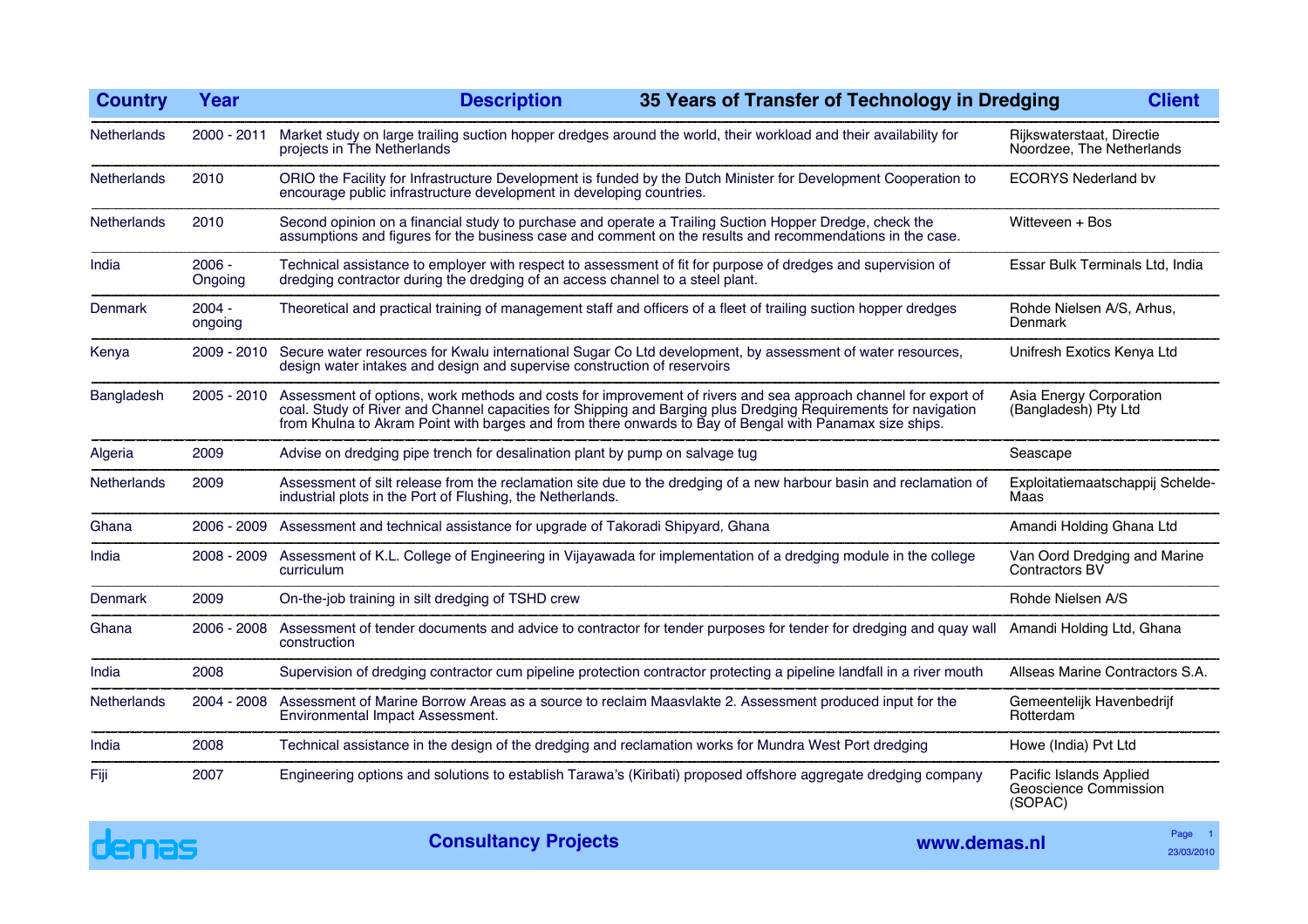| <b>Country</b>     | Year        | 35 Years of Transfer of Technology in Dredging<br><b>Description</b>                                                                                                                                                                                                                   |  | <b>Client</b>                                                                                   |
|--------------------|-------------|----------------------------------------------------------------------------------------------------------------------------------------------------------------------------------------------------------------------------------------------------------------------------------------|--|-------------------------------------------------------------------------------------------------|
| Ghana              | 2007        | Assessment of dredging requirements for sixteen drinking water reservoirs of The Ghana Water Company Ltd<br>(GWCL) through its Project Management Unit (PMU) in ten regions of Ghana                                                                                                   |  | The Ghana Water Company Ltd<br>(GWCL)                                                           |
| Sudan              | 2005 - 2007 | Design and supervision of construction of Roller Sluice Gates for regulators for irrigation canals in the Gezirah, The<br>Sudan                                                                                                                                                        |  | DEMAS technical support by                                                                      |
| Ecuador            | 2006 - 2007 | Complementary dredging of Amaluza Reservoir, Ecuador. Price and technical due diligence study.                                                                                                                                                                                         |  | De Nederlandse<br>Investeringsbank voor<br>Ontwikkelingslanden N.V., FMO,<br>Mevr. M Oosterbaan |
| <b>Netherlands</b> | 2006        | Second opinion on quantities dredged to create a trench for a shore approach of a pipeline. The quantities were<br>validated and calculated based on surveys provided by the client.                                                                                                   |  | TeleSecure Limited / Gasunie /<br><b>BBL</b>                                                    |
| <b>Netherlands</b> | 2006        | Production calculations for trailing suction hopper dredges for projects in Europe for a civil contractor owning some<br>dredges                                                                                                                                                       |  | Detlef Hegemann GmbH, The<br><b>Netherlands</b>                                                 |
| Netherlands        | 1995 - 2006 | Technical assistance and advice on dredge production capacity calculation for for Dutch dredging contractor                                                                                                                                                                            |  | Ballast Ham Dredging BV, The<br><b>Netherlands</b>                                              |
| <b>Netherlands</b> | 2006        | Assessment of soil data in tender documents to support claim for adverse dredge condition                                                                                                                                                                                              |  | D Blankevoort International<br><b>Dredging Company</b>                                          |
| Netherlands        | 2004 - 2006 | Production calculations for dredging equipment of contractor Müsing dredging for projects in Africa and Europe                                                                                                                                                                         |  | Müsing B.V. - Dredging & Civil<br>Construction                                                  |
| Denmark            | 2006        | Assistance to Rohde Nielsen regarding taxation case                                                                                                                                                                                                                                    |  | Rohde Nielsen A/S, Denmark                                                                      |
| <b>Bahrain</b>     | 2005        | Project manager and technical assistance to construction contractor on reclamation project (25 Mm3)                                                                                                                                                                                    |  | Wade Adams (Bahrain) W.L.L.,<br><b>Bahrain</b>                                                  |
| <b>Bahrain</b>     | 2005        | Project manager and technical assistance to construction contractor on reclamation project (25 Mm3)                                                                                                                                                                                    |  | Al Mahdi Est, Bahrain and later<br>Wade Adams, Bahrain                                          |
| Indonesia          | 2004        | Review of the design and technical specification, specifically the aspects of channel geometry/alignment,<br>methodology and economics of dredging and disposal of Segara Anakan Conservation and Development Project,<br>Indonesia. Through Binnie Black & Veatch (International) Ltd |  | Directorate General of Water<br>Resources (DGWR) Jakarta                                        |
| Nigeria            | 2004        | Consultancy Services for the Nigerian Port Authority                                                                                                                                                                                                                                   |  | Hire Pacific International (NIG)<br>Ltd., Nigeria (HPI)                                         |
| Algeria            | 2003 - 2004 | Theoretical and practical training of Algerian staff and officers of a cutter suction dredge                                                                                                                                                                                           |  | DAMEN Shipyards Gorinchem,<br>The Netherlands                                                   |
| <b>Netherlands</b> | 2003        | Market study on dredging projects for TSHD's in the Western European region 2003                                                                                                                                                                                                       |  | Koop Tjuchem, The Netherlands                                                                   |

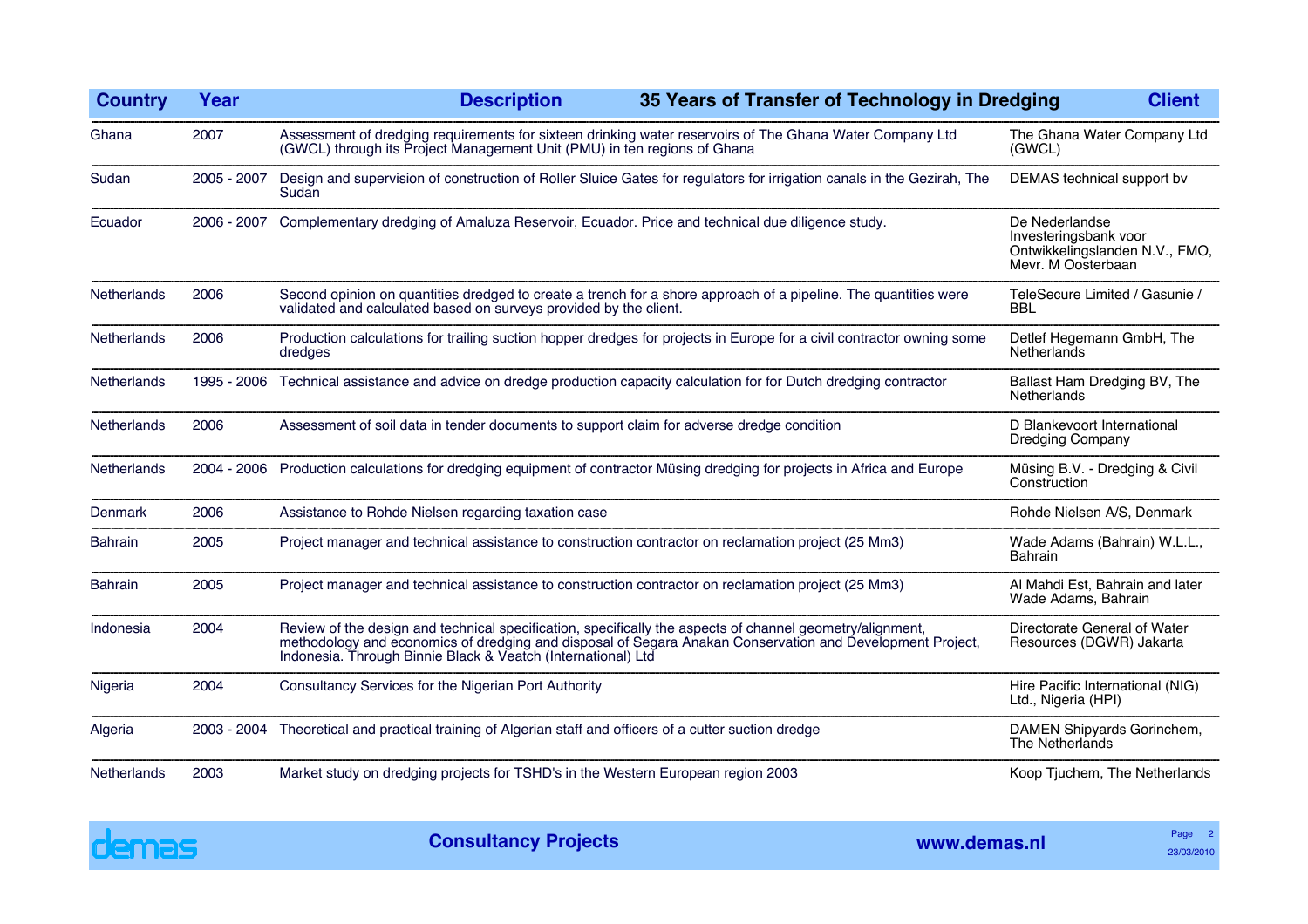| <b>Country</b>                 | Year        | 35 Years of Transfer of Technology in Dredging<br><b>Description</b>                                                                                                                                                                                                | <b>Client</b>                                                                        |
|--------------------------------|-------------|---------------------------------------------------------------------------------------------------------------------------------------------------------------------------------------------------------------------------------------------------------------------|--------------------------------------------------------------------------------------|
| Sudan                          | 1998 - 2003 | Design, supervise construction of small cutter suction dredge (CZM150) for maintenance of irrigation canals of<br>Sennar Sugar Company Ltd.<br>Supervision of dredge assembly at site and training of dredge operator for the cutter suction dredge.                | DEMAS technical support bv                                                           |
| Pakistan                       | 2003        | Assess suitability of trailing suction hopper dredge for the PDIC maintenance dredging project                                                                                                                                                                      | SN Innovations (Pvt) Ltd                                                             |
| Saudi Arabia                   | 2003        | Supervision services for Aramco, Saudi Arabia                                                                                                                                                                                                                       | ABConsultancy & Supervision,<br>The Netherlands                                      |
| United Kingdom 2003            |             | Analysis of draghead and cargo quality of aggregate dredge for various draghead types and circumstances                                                                                                                                                             | Hanson Aggregates Marine Ltd,<br><b>Great Britain</b>                                |
| Ghana                          | 2003        | Preparation of dredging plan to dredge water reservoir with cutter suction dredge in Ghana                                                                                                                                                                          | Dutch Maritime Management<br>International                                           |
| Netherlands                    | 2003        | Expert advice on extraction of aggregates from the North Sea for industrial use as a member of the working Group"<br>PIA zeezand"                                                                                                                                   | Subwerkgroep PIA Zeezand,<br>Gemeentelijk Havenbedrijf<br>Rotterdam                  |
| Netherlands                    | 2002 - 2003 | Assessment of working methods and planning for extraction of sand from Marine Borrow Areas to reclaim<br>Maasvlakte 2, and supervision of assessment of construction of breakwaters and shore protection works for the<br>projected Europort extension in Rotterdam | Expert Centre, Project Main Port<br>Development Rotterdam, The<br><b>Netherlands</b> |
| <b>Netherlands</b>             | 2001 - 2002 | Preparation of manual and conduction class room lectures on pipe line transport for the International Dredging<br>Academy in Rotterdam, the Netherlands                                                                                                             | International Dredging Academy /<br><b>Boskalis</b>                                  |
| <b>Netherlands</b>             | 2002        | Expert support to supervise dredging contractor on a pipe landfall project in Trinidad and Tobacco                                                                                                                                                                  | Allseas Engineering BV, The<br>Netherlands                                           |
| <b>United Arab</b><br>Emirates | 2002        | Second Opinion on hydrographic survey Palm Island II, Dubai                                                                                                                                                                                                         | Continental International Trading,<br>Dubai                                          |
| Netherlands                    | 2002        | Update of 2nd opinion "cost calculation of sand extraction"                                                                                                                                                                                                         | Rijkswaterstaat, Dienst Weg- en<br>Waterbouwkunde, The<br><b>Netherlands</b>         |
| Netherlands                    | 2001 - 2002 | Study on deployment of crew and costs of crew of trailing suction hopper dredges                                                                                                                                                                                    | Bouwdienst Rijkswaterstaat,<br>Utrecht/Zoetermeer                                    |
| <b>Netherlands</b>             |             | 2001 - 2002 Assessment of tender dossier for the reclamation and auxiliary works for the extension of Maasvlakte, Rotterdam                                                                                                                                         | Expert Center - Project Mainport<br>Rotterdam                                        |
| Ghana                          | 2001        | Theoretical and practical training of officers of backhoe dredge in the Netherlands, plus on-the-job training in Ghana                                                                                                                                              | Dutch Maritime Management<br>International                                           |
| Germany                        | 1994 - 2001 | Expert on arbitration case "Project Nienburg, Zandwinning"                                                                                                                                                                                                          | Farema GmbH                                                                          |

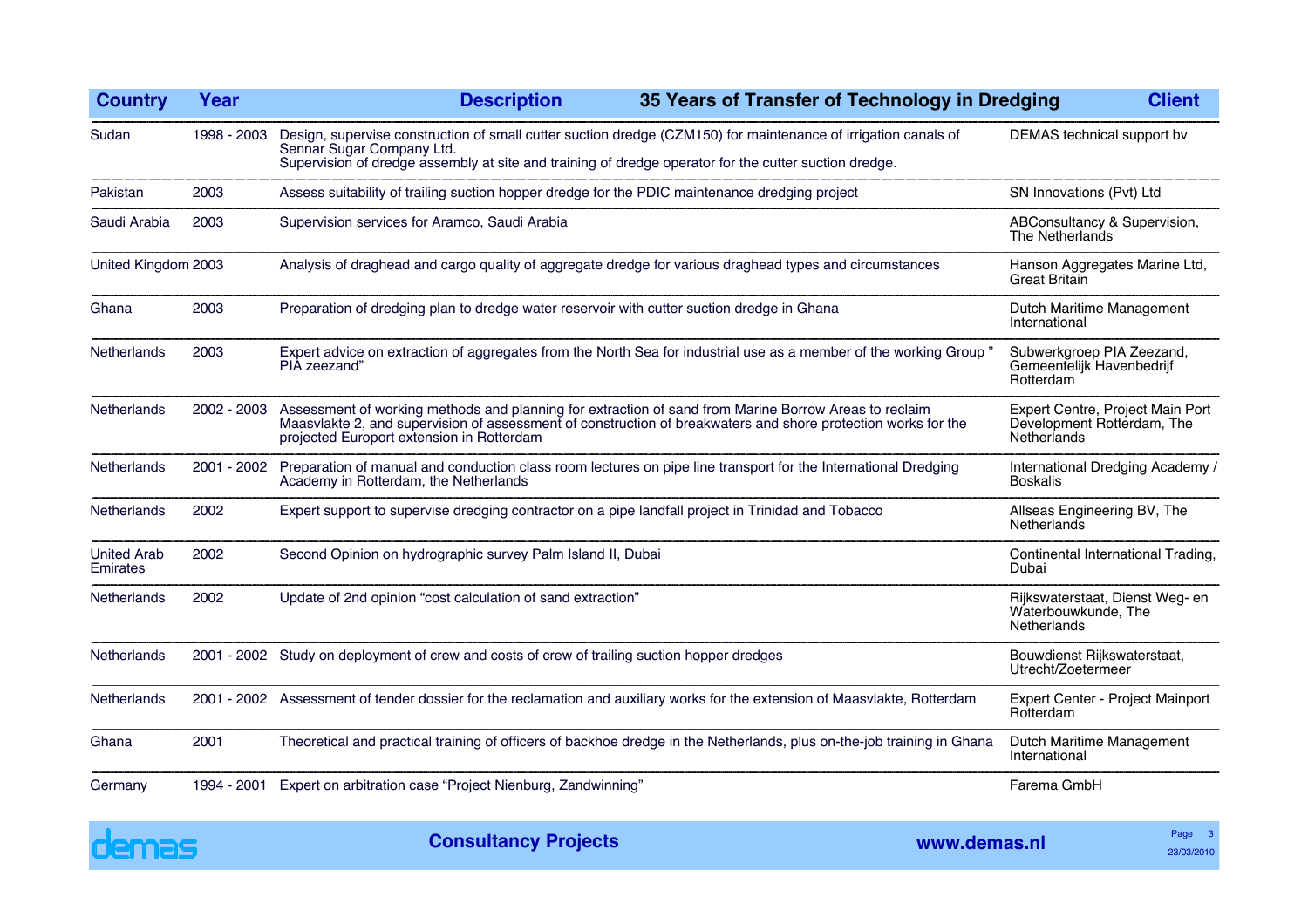| <b>Country</b>      | Year          | <b>Description</b><br>35 Years of Transfer of Technology in Dredging                                                                                                                                                                    |                                                                              | <b>Client</b> |
|---------------------|---------------|-----------------------------------------------------------------------------------------------------------------------------------------------------------------------------------------------------------------------------------------|------------------------------------------------------------------------------|---------------|
| Canada              | $2000 - 2001$ | Technical and economical advise and expert witness in an arbitration on dredging glory holes in 100 m deep water in Singleton Urquhart legal counsel,<br>Canada                                                                         | Canada                                                                       |               |
| Bangladesh          | 1999 - 2001   | Professional Service for the Land Filling Works at the Lafarge Surma Cement Ltd. Plant site. Design and<br>engineering, site management and contractors supervision for reclamation of industrial development site along<br>Surma River | Lafarge Centre Technique Inter-<br>Unités. France                            |               |
| Netherlands         | 1999 - 2001   | Assessments of tender proposals, working methods and planning of dredging gravel in river Meuse                                                                                                                                         | D.O.O.R. B.V., The Netherlands                                               |               |
| Italy               | 2000 - 2001   | Study on dredging and placement options to cap inter-tidal mudflats in the Lagoon of Venice, Italy                                                                                                                                      | Technital S.P.A.                                                             |               |
| United Kingdom 2001 |               | Theoretical and practical training of officers of trailing suction hopper dredges                                                                                                                                                       | UK Dredging, United Kingdom                                                  |               |
| Netherlands         | 1995 - 2001   | Provide the engineers on board CSD with the latest technology with respect to the pumps and hydraulic and other<br>control equipment and instruments                                                                                    | SFOB (Dutch Foundation for<br>Education in Dredging Industry)                |               |
| Spain               | 2001          | Study on dredging techniques to mitigate erosion of beaches and siltation of ports along coast Catalunya                                                                                                                                | SENER Ingenieria Y Sistemas, S.<br>A., Spain                                 |               |
| Netherlands         | 1993 - 2001   | Implementing training course for dredge masters of cutter suction dredges                                                                                                                                                               | SFOB (Dutch Foundation for<br>Education in Dredging Industry)                |               |
| <b>Netherlands</b>  | 2001          | Assessment of working method and costs of shore protection and beach replenishment for coast near Chennai, India<br>on behalf of funding agency                                                                                         | Nederlands Economisch Instituut,<br>The Netherlands                          |               |
| Netherlands         | 2001          | Expert advice for arbitration on delays caused by debris. Advice given in arbitration between and contractor.                                                                                                                           | ARCADIS Heidemij Advies, The<br><b>Netherlands</b>                           |               |
| <b>Netherlands</b>  | 2000          | Advice on preparation of tender documents for Maasvlakte 2 extension.                                                                                                                                                                   | Project Mainportontwikkeling<br>Rotterdam (PMR), The<br><b>Netherlands</b>   |               |
| <b>Netherlands</b>  | 2000          | Study on costs and restrictions of winning industrial sand from deep deposits overlain by unsuitable material                                                                                                                           | Rijkswaterstaat, Afdeling Aqua<br>Grondstoffen, The Netherlands              |               |
| <b>Netherlands</b>  | 1999 - 2000   | Market study Trailing Suction Hopper Dredges and on large Cutter Suction Dredges around the world and availability<br>for The Netherlands                                                                                               | Rijkswaterstaat, Directie<br>Noordzee, The Netherlands                       |               |
| <b>Netherlands</b>  | 1999 - 2000   | Provide working methods, planning and cost of dredging a harbour and the construction of breakwaters for Gaza<br>Port, Palestine                                                                                                        | Rijkswaterstaat, Project Bureau<br>Onderhoud Kunstwerken, The<br>Netherlands |               |
| Singapore           | 1999 - 2000   | Technical assistance and supervision of the contractor on a trench dredging project in Singapore.                                                                                                                                       | D.O.O.R. BV, The Netherlands                                                 |               |
| Bangladesh          | 1999          | Consultancy Services for Feasibility Study of selection and procurement of Grab dredger for the Port of Chittagong to Hamburg Port Consulting GmbH<br>maintain berths at Chittagong Port, supporting Hamburg Port Consultants.          |                                                                              |               |

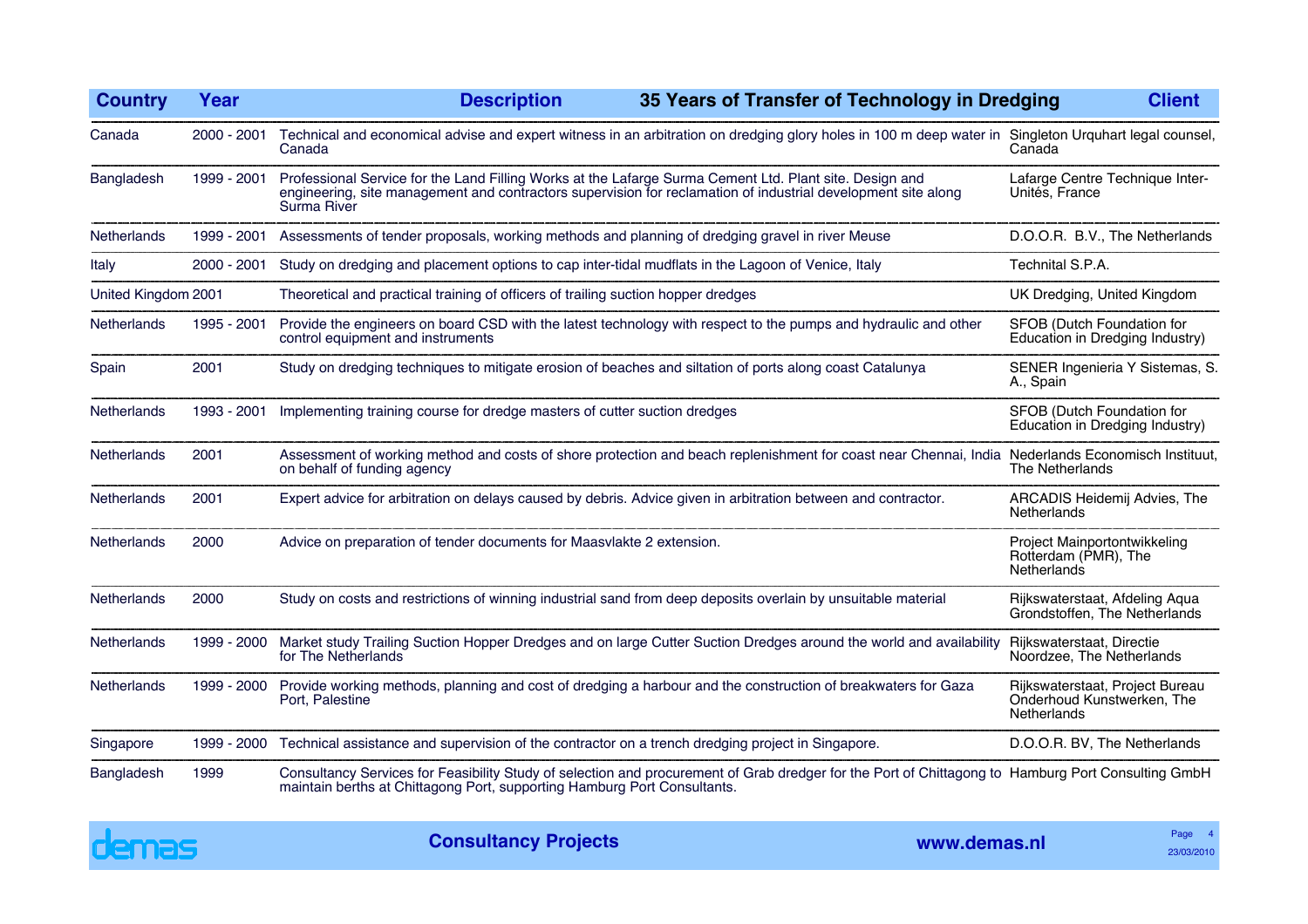| <b>Country</b>                            | Year        | 35 Years of Transfer of Technology in Dredging<br><b>Description</b>                                                                                                    | <b>Client</b>                                                      |
|-------------------------------------------|-------------|-------------------------------------------------------------------------------------------------------------------------------------------------------------------------|--------------------------------------------------------------------|
| <b>Netherlands</b>                        | 1999        | Phasing of plan for sand extraction and reclamation with civil works for development of Maasvlakte 2, the projected<br>Europort extension in Rotterdam                  | Samenwerkingsverband<br>Maasvlakte 2 Varianten, The<br>Netherlands |
| United Kingdom 1999                       |             | Theoretical and practical training of officers of trailing suction hopper dredges                                                                                       | UK Dredging, United Kingdom                                        |
| Belgium                                   | 1998 - 1999 | Independent evaluator on external quality assurance on "Harbours - Silting and Environmental Sedimentology"<br>project executed by nine European Universities           | Europe Commission, Directorate-<br>General VII Transport, Belgium  |
| Seychelles                                | 1998 - 1999 | Supervision of dredging and breakwater construction for small port and technical assistance for equipment<br>maintenance                                                | Aveco bv, The Netherlands                                          |
| Bangladesh                                | 1997 - 1999 | Third Inland Water Transport Project, IWT-III Bangladesh. Review the dredging operation and it's efficient,<br>productive and operational management techniques.        | Bangladesh Inland Water<br>Transport Authority (BIWTA)             |
|                                           |             | United Kingdom 1997 - 1999 Collate the consultant's experience on matters relating to the development of offshore aggregates                                            | Deparment for International<br>Development, ODA                    |
| Sudan                                     | 1998 - 1999 | Mission report prior to procurement of dredging equipment                                                                                                               | SENNAR Sugar Factory, The<br>Sudan                                 |
| Netherlands                               | 1998        | Advice on Standard production and cost calculation for Trailing Suction Hopper Dredgers                                                                                 | Bouwdienst Rijkswaterstaat,<br>Utrecht, The Netherlands            |
| Germany                                   | 1998        | World wide market study of dredge builders and dredging projects                                                                                                        | <b>Babcock Material Handling</b><br>Division, Germany              |
| Netherlands                               | 1998        | Provide working methods, planning and cost of extraction of sand from Marine Borrow Areas and reclaim at<br>Maasvlakte 2, the projected Europort extension in Rotterdam | Samenwerkingsverband<br>Maasvlakte 2 Varianten, The<br>Netherlands |
| Namibia                                   | 1998        | Provide technical assistance for deep dredging to diamond deposits with Remotely Operated Vehicle.                                                                      | D.O.O.R. BV, The Netherlands                                       |
| Sudan                                     | 1997 - 1998 | Advice and delivery of spare parts for Cutter Suction Dredge Abul Hassan                                                                                                | Irrigation Water Corp. (before<br>MOI)                             |
| Tanzania,<br><b>United Republic</b><br>Of | 1997 - 1998 | The dredging works comprises the straightening, widening and deepening of the entrance channel to the Port of Dar Tanzania Harbour Authorities<br>es Salaam             |                                                                    |
| Sudan                                     | 1997 - 1998 | Review of overall project progress of Northern Province Irrigation Rehabilitation Project evaluation mission by<br>Irrigation expert                                    | International Fund for Agricultural<br>Development (IFAD)          |
| Suriname                                  | 1997        | Technical assistance to a Surinam contractor for the construction of a sea defence near New Nickerie                                                                    | Baitali N.V.                                                       |

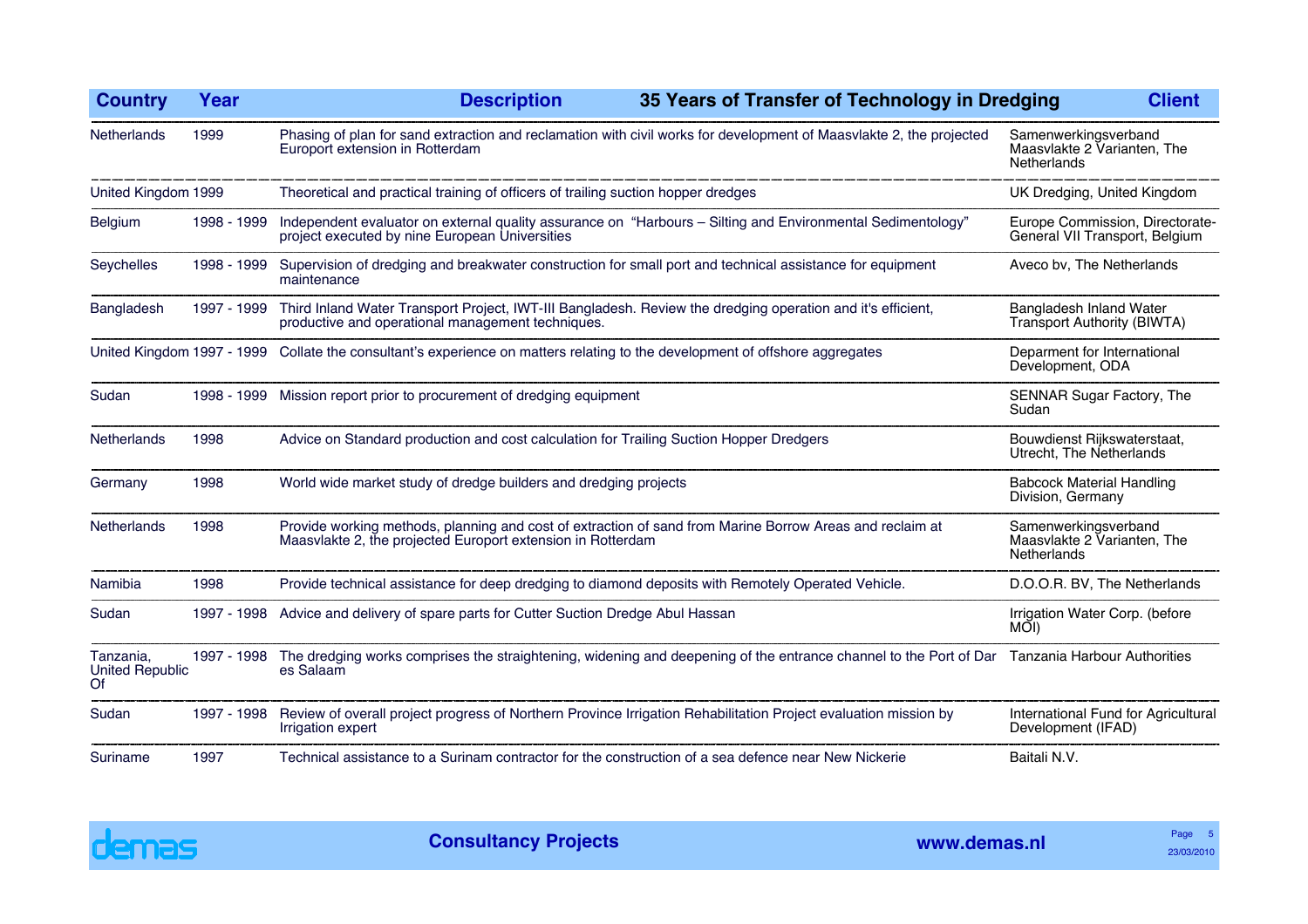| <b>Country</b>                     | Year        | <b>Description</b>                                                                                                                                                                      |                                                                                                                                                                                                                                                                                                                                                                                                                                                                                                                                                                                                                                                 |                                                                     | <b>Client</b>                    |
|------------------------------------|-------------|-----------------------------------------------------------------------------------------------------------------------------------------------------------------------------------------|-------------------------------------------------------------------------------------------------------------------------------------------------------------------------------------------------------------------------------------------------------------------------------------------------------------------------------------------------------------------------------------------------------------------------------------------------------------------------------------------------------------------------------------------------------------------------------------------------------------------------------------------------|---------------------------------------------------------------------|----------------------------------|
| <b>Netherlands</b>                 | 1997        | Advise on sampling of sediment properties in drinking water reservoir "Petrusplaat"                                                                                                     |                                                                                                                                                                                                                                                                                                                                                                                                                                                                                                                                                                                                                                                 | N.V. Waterwinningbedrijf<br>Brabantse Biesbosch, The<br>Netherlands |                                  |
| Egypt                              | 1997        | Assistance to Civil Engineering Contractor in preparation of bid for rock dredging in Nasser Lake                                                                                       |                                                                                                                                                                                                                                                                                                                                                                                                                                                                                                                                                                                                                                                 | Balfour Beatty, United Kingdom                                      |                                  |
| <b>Netherlands</b>                 | 1996 - 1997 | Report on dredging aspects for extension of Europort Harbour, Rotterdam, the Netherlands                                                                                                |                                                                                                                                                                                                                                                                                                                                                                                                                                                                                                                                                                                                                                                 | Engineering Office of Rotterdam<br>Port, The Netherlands            |                                  |
| Sudan                              | 1997        | feeding the pump stations with water from the White Nile                                                                                                                                |                                                                                                                                                                                                                                                                                                                                                                                                                                                                                                                                                                                                                                                 | International Funds for<br>Agricultural Development (IFAD)          |                                  |
| Philippines                        | 1996        | Supervision of site Investigation for Cordova reclamation and development project                                                                                                       |                                                                                                                                                                                                                                                                                                                                                                                                                                                                                                                                                                                                                                                 | Malayan Integrated Industries<br>Corporation, MIIC                  |                                  |
| Netherlands                        | 1995 - 1996 | dredger. Continued with on-the-job training in Lybia after delivery of the dredge.                                                                                                      | 35 Years of Transfer of Technology in Dredging<br>Implement the design, a working method and planning for the excavation of inlet channels for irrigation canals<br>Training course for officers of a Trailing Suction Hopper Dredger (Tarhuna), classroom during construction of the<br>Rehabilitation of a quay wall and approaches to Fuikbaai in Curaçao, soil investigation campaign was executed,<br>Technical assistance through an operational director to Vietdredge Joint Venture in their dredging operations<br>Carry out a survey of inlet channels feeding pump stations with water from the White Nile for irrigation canals and |                                                                     | <b>DAMEN Field Services, The</b> |
| Australia                          | 1996        | Netherlands<br>Dredging recommendations for sampling of resources in Cambridge Gulf                                                                                                     |                                                                                                                                                                                                                                                                                                                                                                                                                                                                                                                                                                                                                                                 | CRA Exploration Pty. Ltd.,<br>Australia                             |                                  |
| Netherlands                        | 1995        | Advice on functioning of technical personnel on Cutter Suction Dredgers                                                                                                                 |                                                                                                                                                                                                                                                                                                                                                                                                                                                                                                                                                                                                                                                 | I.P.S. BV                                                           |                                  |
| Sudan                              | 1996        | Advise the Port authorities on the soil information to be collected for extension of the port and advise on dredging<br>options related to the extensions and the building of a slipway |                                                                                                                                                                                                                                                                                                                                                                                                                                                                                                                                                                                                                                                 | Sea Port Corporation (SPC), The<br>Sudan                            |                                  |
| Tanzania,<br>United Republic<br>Of | 1996        | environmental impact of humans acstivities                                                                                                                                              | Study on the erosion of the coasts of Zanzibar and Pemba in view of global warming, local climate changes and                                                                                                                                                                                                                                                                                                                                                                                                                                                                                                                                   |                                                                     | Royal Netherlands Embassy,       |
| Netherlands<br>Antilles            | 1996        | design quay wall and preparation of tender dossier                                                                                                                                      |                                                                                                                                                                                                                                                                                                                                                                                                                                                                                                                                                                                                                                                 | NV Mijnmaatschappij Curaçao                                         |                                  |
| <b>Viet Nam</b>                    | 1995 - 1996 |                                                                                                                                                                                         |                                                                                                                                                                                                                                                                                                                                                                                                                                                                                                                                                                                                                                                 | Port and Delta Consortium<br>(PDC), The Netherlands                 |                                  |
| Sudan                              | 1995        | Supply of spare parts American crane and other equipment                                                                                                                                |                                                                                                                                                                                                                                                                                                                                                                                                                                                                                                                                                                                                                                                 | ACCESS Trading Co. Ltd.<br>(MOSO Cy Ltd)                            |                                  |
| Sudan                              | 1995        | advise on dredging equipment for the White Nile Agricultural Services Project (WNASP)                                                                                                   |                                                                                                                                                                                                                                                                                                                                                                                                                                                                                                                                                                                                                                                 | IFAD (International Funds for<br>Agricultural Development)          |                                  |
| Netherlands<br>Antilles            | 1995        | Laboratory test and interpretation of soil investigation at Port "Fuikbaai"                                                                                                             |                                                                                                                                                                                                                                                                                                                                                                                                                                                                                                                                                                                                                                                 | NV Mijnmaatschappij Curaçao                                         |                                  |
| Netherlands<br>Antilles            | 1995        | Soil investigation at the port Fuikbaai.                                                                                                                                                |                                                                                                                                                                                                                                                                                                                                                                                                                                                                                                                                                                                                                                                 | NV Mijnmaatschappij Curaçao                                         |                                  |
| $\bullet$                          |             |                                                                                                                                                                                         |                                                                                                                                                                                                                                                                                                                                                                                                                                                                                                                                                                                                                                                 |                                                                     | $P = 1$                          |

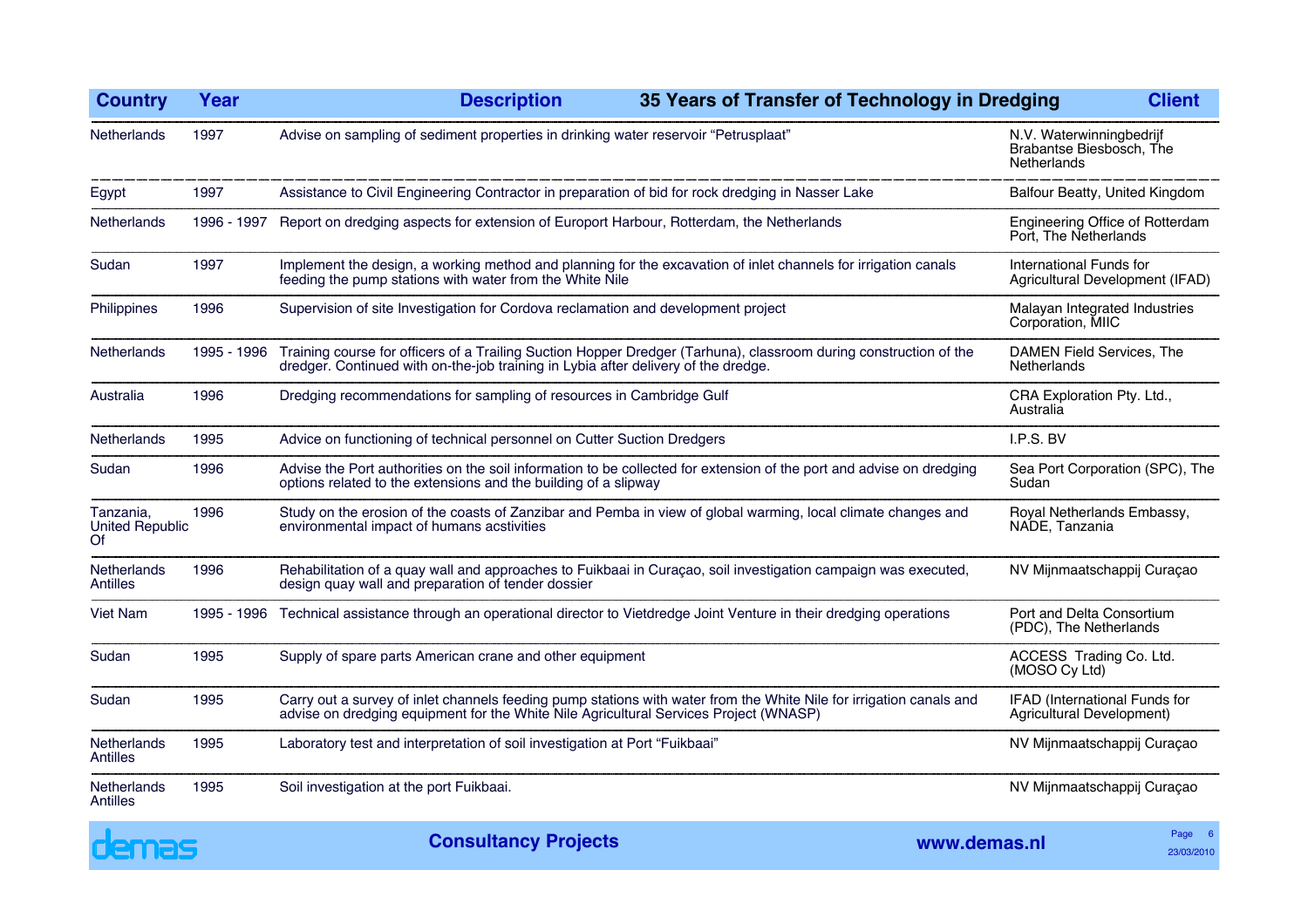| <b>Country</b>                            | Year        | <b>Description</b>                                                                                                                                                                                                                                                      | 35 Years of Transfer of Technology in Dredging | <b>Client</b>                                                                      |
|-------------------------------------------|-------------|-------------------------------------------------------------------------------------------------------------------------------------------------------------------------------------------------------------------------------------------------------------------------|------------------------------------------------|------------------------------------------------------------------------------------|
| United Kingdom 1995                       |             | Training crew in order to improve knowledge, awareness and understanding of the practical measures which can be Associated British Ports, United<br>taken to improve the pay load whilst at the same time maintaining an efficient and optimum overall operating cycle. |                                                | Kingdom                                                                            |
| <b>Netherlands</b><br><b>Antilles</b>     | 1995        | Investigation damage at East and West quay in port of Fuikbaai to support new design.                                                                                                                                                                                   |                                                | NV Mijnmaatschappij Curaçao                                                        |
| United Kingdom 1995                       |             | Training crew in order to improve knowledge, awareness and understanding of the practical measures which can be<br>taken to improve the pay load whilst at the same time maintaining an efficient and optimum overall operating cycle.                                  |                                                | Associated British Ports, United<br>Kingdom                                        |
| Tanzania,<br><b>United Republic</b><br>Of | 1995        | Pontoon location for landing of ferries, Short desk study                                                                                                                                                                                                               |                                                | Ministry of Communication &<br>Transport, Tanzania                                 |
| <b>Netherlands</b><br><b>Antilles</b>     | 1995        | Improvement of Port "Fuikbaai" for vessels up to 8,000 ton, calculations, design drawings and cost calculations are<br>prepared.                                                                                                                                        |                                                | NV Mijnmaatschappij Curaçao                                                        |
| Netherlands                               | 1993 - 1995 | Co-ordination and Secretariat Services for the "Working Group Certification" of the Dutch Association of Dredging<br>Contractors                                                                                                                                        |                                                | Vereniging Centraal<br>Baggerbedrijf, The Netherlands                              |
| <b>Netherlands</b>                        | 1995        | Second opinion on working method and execution costs of dredging the trench for the "Piet Heintunnel" in<br>Amsterdam, The Netherlands                                                                                                                                  |                                                | SAT Engineering vof, The<br><b>Netherlands</b>                                     |
| <b>Netherlands</b>                        | 1995        | Examination of participants of dredging course of Association of Dredging Contractors (VOUB course)                                                                                                                                                                     |                                                | <b>VOUB</b>                                                                        |
| Bangladesh                                | 1994        | Third Inland Water Transport Project, IWT-III Phase I, Bangladesh. Operations Improvement Action Plan. Advice on<br>operations of dredgers, technical assessment of dredging fleet and advice on maintenance and spare parts                                            |                                                | Bangladesh Inland Water<br>Transport Authority (BIWTA),<br>Bangladesh              |
| Sudan                                     | 1994        | Advisory services for Abu Naama dredging, Training crew and staff of delivered Cutter suction dredger "Abu Naama"                                                                                                                                                       |                                                | European Mediterranean Trading<br>Co. B.V. (Emetco), Rotterdam,<br>The Netherlands |
| <b>Netherlands</b>                        |             | 1991 - 1994 Various course project management for Ministry of Foreign Affairs, The Netherlands, DGIS                                                                                                                                                                    |                                                | Management for Development<br>Foundation (MDF), The<br>Netherlands                 |
| Thailand                                  | 1994        | Writing a synopsis and lecturing on a regional seminar on Environmental Aspects of Dredging Activities in Bangkok                                                                                                                                                       |                                                | United Nations / ESCAP,<br>Thailand                                                |
| <b>Netherlands</b>                        | 1994        | Supervision of work of trailing suction hopper dredges working on Europipe Project                                                                                                                                                                                      |                                                | <b>STATOIL</b>                                                                     |
| Nigeria                                   | 1994        | Project manager and supervision on 1.500m shore protection works                                                                                                                                                                                                        |                                                | Billsar Engineering bv, The<br>Netherlands                                         |
| Fiji                                      | 1994        | Study to evaluate the effectiveness of all dredging activities in Fiji, while taking into account all cost and benefits<br>incurred.                                                                                                                                    |                                                | Food and Agriculture<br>Organization of the United<br>Nations, FAO, Rome           |
|                                           |             |                                                                                                                                                                                                                                                                         |                                                |                                                                                    |

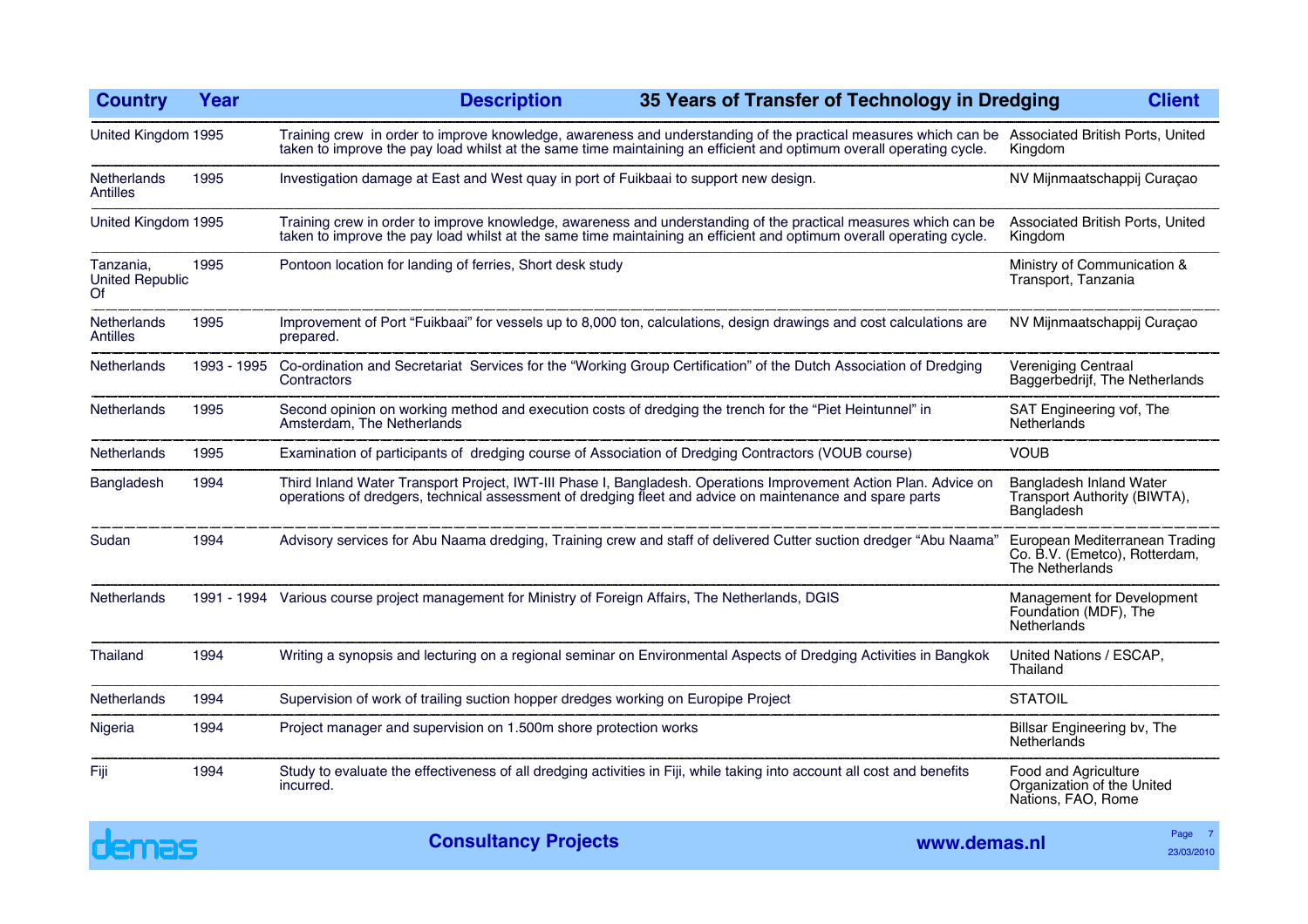| <b>Country</b>     | Year        | <b>Description</b><br>35 Years of Transfer of Technology in Dredging                                                                                                                                               |                                                                       | <b>Client</b>                                                                      |
|--------------------|-------------|--------------------------------------------------------------------------------------------------------------------------------------------------------------------------------------------------------------------|-----------------------------------------------------------------------|------------------------------------------------------------------------------------|
| Germany            | 1994        | Supervision of contractors and quality control of work for trench dredging project in the North Sea by trailing suction<br>hopper dredges on behalf of the Client                                                  | I.M.S. BV, The Netherlands                                            |                                                                                    |
| <b>Viet Nam</b>    | 1994        | Writing synopsis and lecturing on seminar on Port Operations and Management Haiphong                                                                                                                               | PDC (CH3), The Netherlands                                            |                                                                                    |
| Sudan              | 1993        | Site visits (4), inspection of works and certification of Contractors invoices                                                                                                                                     | <b>Boskalis International</b>                                         |                                                                                    |
| Sudan              | 1993        | - Silt and weed control Abu Ushar, Gezira<br>- Roseires Emergency dredging (extension)                                                                                                                             | Ministry of Irrigation and Water<br>Resources, Khartoum, The<br>Sudan |                                                                                    |
| Sudan              |             | 1986 - 1993 Monitoring of sedimentation in front of power intakes at Roseires Reservoir Dam.                                                                                                                       | Ministry of Irrigation and Water<br>Resources, Khartoum, The<br>Sudan |                                                                                    |
| Ghana              | 1993        | Short mission of mechanical engineer to Ghana to report on condition of Cutter Suction Dredger with auxiliaries at<br>Ada, Ghana                                                                                   |                                                                       | Aveco bv, The Netherlands                                                          |
| Sudan              | 1993        | Preparation of technical specifications, tender documents and evaluation, building supervision for CSD, Abu-Naama<br>dredge                                                                                        |                                                                       | European Mediterranean Trading<br>Co. B.V. (Emetco), Rotterdam,<br>The Netherlands |
| Sudan              | 1993        | Advice on delivery and installation of an anchor plate to fix the trash boom at the Roseires reservoir                                                                                                             | National Electricity Company of<br>Sudan (NEC), Khartoum              |                                                                                    |
| Sudan              | 1987 - 1993 | The project was to recommend on the equipment needed for Drydock facilities at Roseires, to prepare technical<br>specifications and tender documents, supervise construction and commission in the Sudan.<br>Sudan |                                                                       | Ministry of Irrigation and Water<br>Resources, Khartoum, The                       |
| Sudan              | 1993        | Silt monitoring and other assistance for the Roseires Reservoir                                                                                                                                                    | National Electricity Company of<br>Sudan, Khartoum                    |                                                                                    |
| Egypt              | 1993        | Team Leader and assistance at the Fayoum Irrigation field for silt and weed control                                                                                                                                | Euroconsult, The Netherlands.                                         |                                                                                    |
| Sudan              | 1993        | Silt monitoring and survey in Roseires reservoir. Establish effects of changing time of operating sluices                                                                                                          | National Electricity Company of<br>Sudan (NEC), Khartoum              |                                                                                    |
| Ethiopia           | 1993        | Training and supervising New grab dredge spread at Koka Dam, Ethiopia                                                                                                                                              | De Donge, The Netherlands                                             |                                                                                    |
| Netherlands        | 1993        | Course on planning of dredging works for Cutter Suction Dredgers and Trailing Suction Hopper Dredgers                                                                                                              | Training Institute for Dredging<br>(TID), The Netherlands             |                                                                                    |
| <b>Netherlands</b> | 1992 - 1993 | Dredging course to top up knowledge of graduates of secondary schools                                                                                                                                              | SFOB (Dutch Foundation for<br>Education in Dredging Industry)         |                                                                                    |

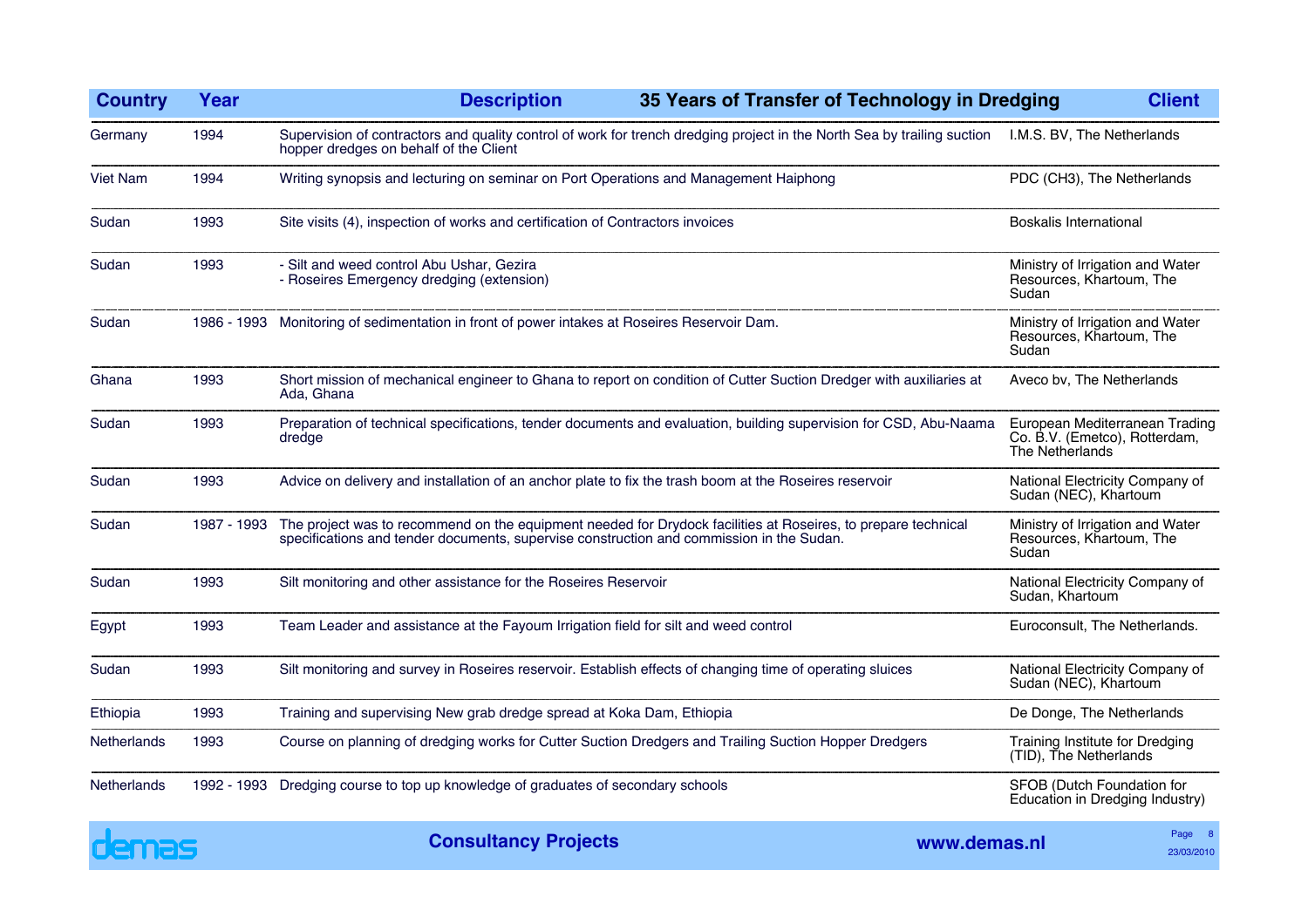| <b>Country</b>                | Year        | 35 Years of Transfer of Technology in Dredging<br><b>Description</b>                                                                                                                                                                                                                                                                                                                                                                                                                                                                                                                                     |  | <b>Client</b>                                                                      |
|-------------------------------|-------------|----------------------------------------------------------------------------------------------------------------------------------------------------------------------------------------------------------------------------------------------------------------------------------------------------------------------------------------------------------------------------------------------------------------------------------------------------------------------------------------------------------------------------------------------------------------------------------------------------------|--|------------------------------------------------------------------------------------|
| Netherlands                   | 1993        |                                                                                                                                                                                                                                                                                                                                                                                                                                                                                                                                                                                                          |  | I.P.S. BV / Amoco                                                                  |
| Sudan                         | 1992 - 1993 | Roseires Dam                                                                                                                                                                                                                                                                                                                                                                                                                                                                                                                                                                                             |  | Ministry of Irrigation and Water<br>Resources, Khartoum, The                       |
| Sudan                         |             | 1991 - 1992 Technical assistance for overhaul of cutter suction dredger and auxiliary equipment                                                                                                                                                                                                                                                                                                                                                                                                                                                                                                          |  | Ministry of Irrigation and Water<br>Resources, Khartoum, The                       |
| Sudan                         |             |                                                                                                                                                                                                                                                                                                                                                                                                                                                                                                                                                                                                          |  | National Electricity Company of<br>Sudan, Khartoum                                 |
| Sudan                         |             | Supervision of trench dredging work onboard a Cutter Suction Dredger and Trailing Suction Hopper Dredger<br>Second extension for Technical Assistance for silt dredging in front intakes hydro-electrical generators at the<br>Sudan<br>Sudan<br>1991 - 1993 Technical assistance on rehabilitation of mechanical equipment for maintenance at the Roseires Dam<br>1991 - 1993 Integrated Mechanical Silt Clearance and Weed Control Project Abu Ushar.<br>Sudan<br>(NEC)<br>1991 - 1992 Fact-finding mission on environmental problems related to dredging operation and disposal of dredge material in |  | Ministry of Irrigation and Water<br>Resources, Khartoum, The                       |
| Sudan                         | 1993        | Advisory services silt removal in intake channel Abu Naama irrigation scheme                                                                                                                                                                                                                                                                                                                                                                                                                                                                                                                             |  | European Mediterranean Trading<br>Co. B.V. (Emetco), Rotterdam,<br>The Netherlands |
| India                         | 1993        | Project management, technical assistance and on-the-job training on a Cyclone Emergency Reconstruction Project<br>for the Government of Andhra Pradesh. Assisted Tebma dredging company of Madras in the dredging of Upputeru<br>and Gunderu                                                                                                                                                                                                                                                                                                                                                             |  | Hydromeer BV, The Netherlands                                                      |
| <b>Trinidad And</b><br>Tobago |             | 1992 - 1993 Dredging assistance on dredging project at Port Lisas in Trinidad.                                                                                                                                                                                                                                                                                                                                                                                                                                                                                                                           |  | <b>Civil &amp; Marine Contractors</b><br>Limited (Cimco), Trinidad                 |
| Sudan                         | 1993        | TA rehabilitation and modification trash rakes                                                                                                                                                                                                                                                                                                                                                                                                                                                                                                                                                           |  | National Electricity Corporation                                                   |
| <b>Netherlands</b>            | 1991 - 1993 | Awareness course for personnel of dredging companies working with contaminated sediment                                                                                                                                                                                                                                                                                                                                                                                                                                                                                                                  |  | SFOB (Dutch Foundation for<br>Education in Dredging Industry)                      |
| Sudan                         |             | 1983 - 1992 Dredging Program at Roseires                                                                                                                                                                                                                                                                                                                                                                                                                                                                                                                                                                 |  | Ministry of Irrigation, The Sudan                                                  |
| Thailand                      |             | ESCAP region.                                                                                                                                                                                                                                                                                                                                                                                                                                                                                                                                                                                            |  | United Nations / ESCAP,<br>Thailand                                                |
| Sudan                         | 1992        | Three training missions of dredging expert to Gash Delta project                                                                                                                                                                                                                                                                                                                                                                                                                                                                                                                                         |  | HVA, The Netherlands                                                               |
| Netherlands                   | 1991 - 1992 | Preparation of course manuals and lecturing for a 5-month course for staff from dredging contractors freshly<br>graduated from secondary engineering college.                                                                                                                                                                                                                                                                                                                                                                                                                                            |  | SFOB (Dutch Foundation for<br>Education in Dredging Industry)                      |
| Philippines                   | 1992        | Training staff, officers and crew Philippines Port Authority on planning of maintenance of dredging equipment                                                                                                                                                                                                                                                                                                                                                                                                                                                                                            |  | United Nations / ESCAP,<br>Thailand                                                |

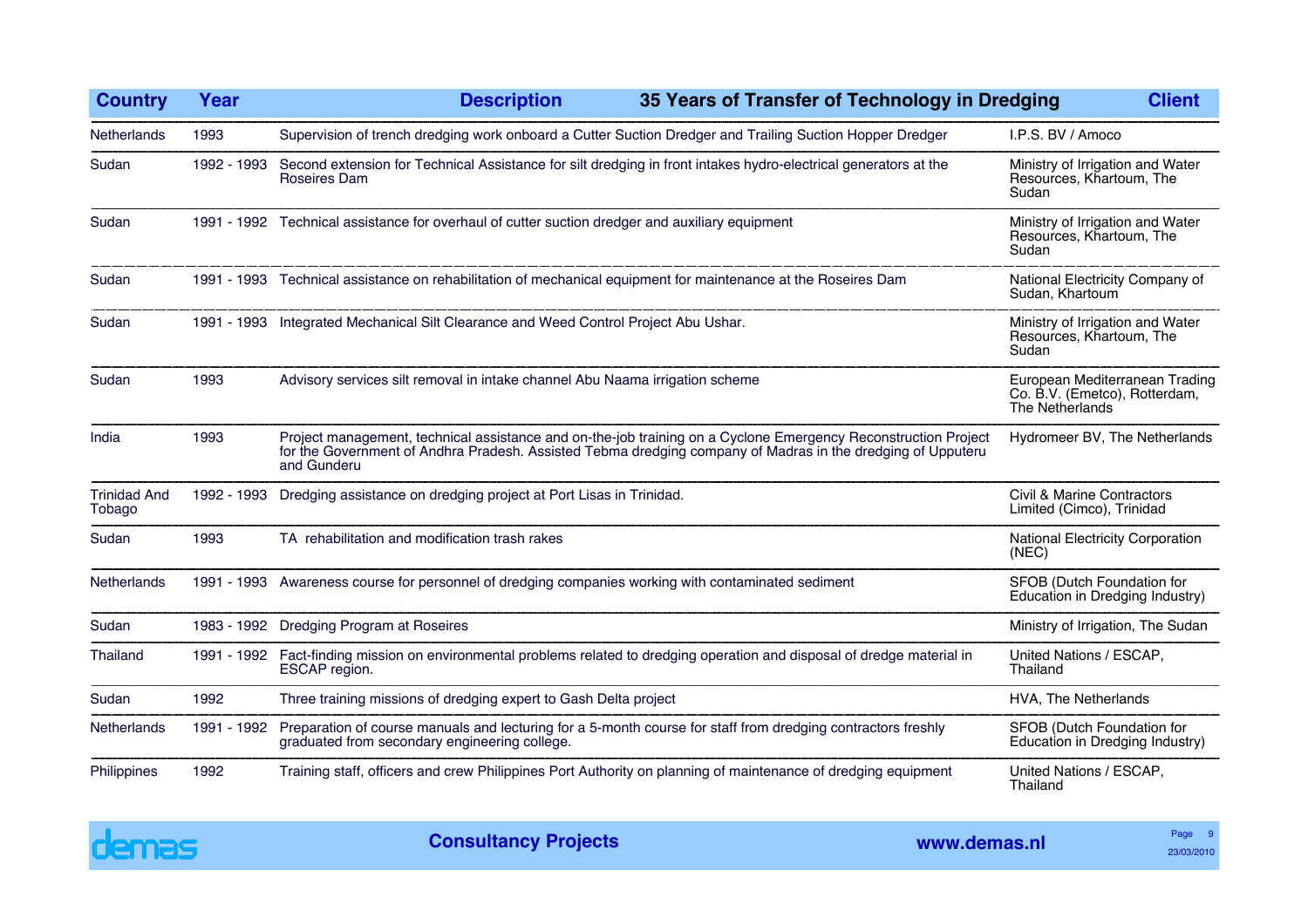| <b>Country</b> | Year        | <b>Description</b><br>35 Years of Transfer of Technology in Dredging                                                                                                                                                                                                                        | <b>Client</b>                                                                |
|----------------|-------------|---------------------------------------------------------------------------------------------------------------------------------------------------------------------------------------------------------------------------------------------------------------------------------------------|------------------------------------------------------------------------------|
| Sudan          | 1992        | <b>Gash Delta Survey</b>                                                                                                                                                                                                                                                                    |                                                                              |
| Sudan          | 1992        | Hydrographic Survey for Roseires Dam heightning                                                                                                                                                                                                                                             | SAg&P / CBellier                                                             |
| Sudan          | 1992        | Assistance private sector in weed control works                                                                                                                                                                                                                                             | MOI / WB                                                                     |
| Sudan          | 1992        | <b>Training staff Gash Delta</b>                                                                                                                                                                                                                                                            |                                                                              |
| Taiwan         | 1992        | Assessment of dredging and reclamation of fill material for large industrial development zones off the coast of<br>Taiwan                                                                                                                                                                   | Sinotech Engineering<br>Consultants Inc., Geotechnical<br>Department, Taiwan |
| Taiwan         | 1992        | Assesment of Marine fill borrow areas, feasibility study on dredging activities, production calculation of dredgers and<br>preparing project estimate                                                                                                                                       | Sinotech Engineering<br>Consultants Inc., Geotechnical<br>Department, Taiwan |
| Sudan          | 1992        | Assistance to preparations for a water drilling program in Sudan                                                                                                                                                                                                                            | <b>IWACO, The Netherlands</b>                                                |
| Sudan          |             | 1989 - 1990 Technical Assistance for Silt and weed control project in Abu Ushar, Gezira Irrigation scheme.                                                                                                                                                                                  | Ministry of Irrigation, Khartoum                                             |
| Philippines    | 1992        | Strengthening of the dredging capacity of the Philippine Ports Authority, phase II                                                                                                                                                                                                          | Philippine Ports Authority / ASD                                             |
| Taiwan         | 1992        | Kuan Yin Industrial District Project<br>A working method and a number of alternatives to dredge gravel, cobbles and sand were made. The production of<br>several types of dredges had to be calculated for a number of alternatives and a budgetary price estimated                         | Sinotech Engineering<br>Consultants Inc., Geotechnical<br>Department, Taiwan |
| Pakistan       |             | 1991 - 1992 Technical assistance and training of crew of a cutter suction dredger at Gwadar fishing port                                                                                                                                                                                    | BESIX, Belgium (SIX Construct)                                               |
| Taiwan         | 1992        | For the Yun-Lin Industrial Estate Development Project, examine and review the site investigation results, determine<br>the dredge work scope, provide dredging and reclamation operations cost. Comment on geological, geomorphological, environmental and technical items for the project. | Sinotech Engineering<br>Consultants Inc., Geotechnical<br>Department, Taiwan |
| Thailand       | 1991        | Study on problems and solutions on environmental effects of dredging operations and disposal of dredge material.                                                                                                                                                                            | United Nations / ESCAP,<br>Thailand                                          |
| Sudan          | 1990 - 1991 | Extension for Technical Assistance for silt dredging in front intakes hydro-electrical generators at the Roseires Dam                                                                                                                                                                       | Ministry of Irrigation, The Sudan                                            |
| India          | 1991        | Lecturing in New Delhi on seminar on maintenance of irrigation and drainage systems                                                                                                                                                                                                         | ILRI, The Netherlands                                                        |
| Egypt          | 1991        | Study and advice on the equipment requirements for introduction of integrated mechanical silt clearance and weed<br>control in irrigated areas in Egypt                                                                                                                                     | Ministry of Public Works and<br>Water Resources, Egypt                       |

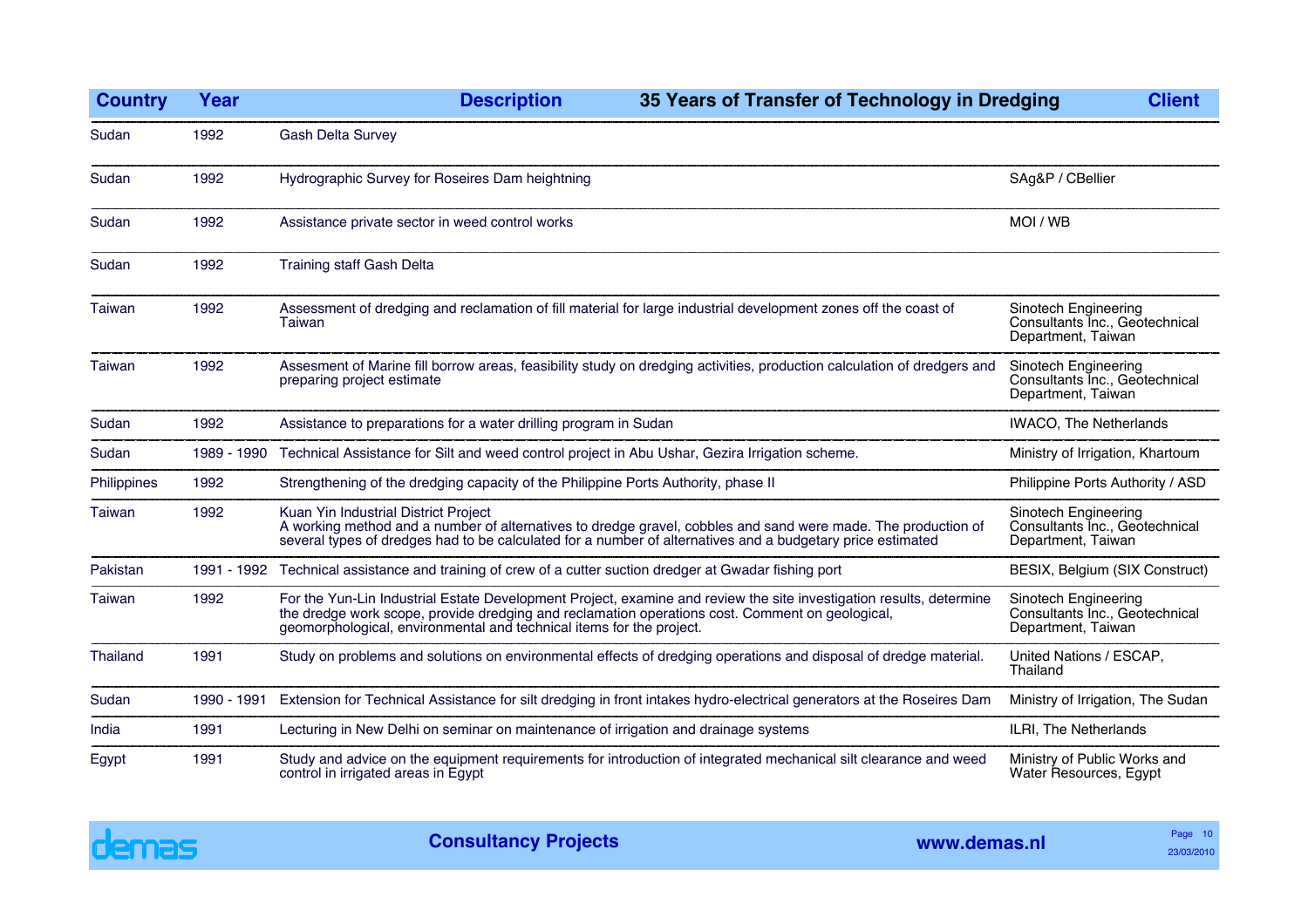| <b>Country</b>            | Year        | <b>Description</b><br>35 Years of Transfer of Technology in Dredging                                                                                                                                                                                                                        | <b>Client</b>                                           |
|---------------------------|-------------|---------------------------------------------------------------------------------------------------------------------------------------------------------------------------------------------------------------------------------------------------------------------------------------------|---------------------------------------------------------|
| Egypt                     | 1991        | Consultant performed a desk study in the Netherlands, short mission to Egypt and prepared the final report regarding Ministry of Public Works and<br>channel maintenance.                                                                                                                   | Water Resources, Cairo, Egypte                          |
| Yugoslavia                | 1991        | Technical assistance and training of crew of a bucket-wheel suction dredger "Kovin-1"                                                                                                                                                                                                       | Orenstein & Koppel Anlagen und<br>Syteme, Germany       |
| Libyan Arab<br>Jamahiriya | 1991        | Training course for two dredging superintendents managing a Cutter Suction Dredge spread                                                                                                                                                                                                    | I.M.S. bv / WAHA Oil Company,<br>Libya                  |
| <b>Netherlands</b>        | 1991        | Supervision on a Trailing Suction Hopper Dredger of trench dredging for Europipe at North Sea                                                                                                                                                                                               | DOOR & IPS JV                                           |
| Netherlands               | 1989 - 1990 | Training course for superintendents of Nigerian subsidiary's of Dutch dredging companies                                                                                                                                                                                                    | Baggermaatschappij Boskalis BV,<br>The Netherlands      |
| Guyana                    | 1990        | Short training course for mining engineers supervising overburden dredging in bauxite mine.                                                                                                                                                                                                 | Guyana Mining Enterprise                                |
| Sudan                     | 1989 - 1990 | Technical Assistance for silt dredging in front intakes hydro-electrical generators at the Roseires Dam                                                                                                                                                                                     | Ministry of Irrigation, Khartoum                        |
| Sudan                     |             | 1987 - 1990 Emergency dredging and Mobile crash unit Abu Ushar, Gezira                                                                                                                                                                                                                      | Ministry of Irrigation, The Sudan                       |
| India                     | 1989 - 1990 | Management assistance and on-the-job training for the Dredging Corporation of India, Phase 1.<br>Review of existing dredging organization and proposals for improvement                                                                                                                     | DCI, Dredging Corporation of<br>India                   |
| Nigeria                   | 1990        | Preparing and lecturing a dredge training program for a Nigerian superintendent.                                                                                                                                                                                                            | <b>Volker Stevin Dredging</b>                           |
| India                     | 1985 - 1990 | Advice and assistance to the Calcutta Port Trust on tendering current projects and in supervising the construction of<br>the guide wall off Halida.                                                                                                                                         | Calcutta Port Trust, India                              |
| Guatemala                 | 1989        | Technical survey of dredging equipment and recommendation of a training program, Chiquimulilla Canal in<br>Guatemala.                                                                                                                                                                       | Ministry of Foreign Affairs, The<br>Netherlands, DGIS   |
| Sudan                     | 1987 - 1989 | Training the engineers and operators and Upgrading the dredging process on the Blue Nile Dredging Project.                                                                                                                                                                                  | Ministry of Irrigation, The Sudan                       |
| Fiji                      | 1986 - 1989 | Technical Assistance to the state owned dredging department and implementation of the river improvement master<br>plan                                                                                                                                                                      | Ministry of Primary Industries                          |
| Sudan                     | 1988 - 1989 | DEMAS provided the project management and arranged management training and overhaul of equipment in the Abu Ministry of Irrigation, The Sudan<br>Ushar training area                                                                                                                        |                                                         |
| Sudan                     |             | 1986 - 1988 DEMAS did the investigation, prepared a repair methodology and organised the tender and supervised the repair<br>works for stop beams, radial gates, deep sluices, aprons and stilling basins. Furthermore, repair of the cracked<br>spillway gate anchor heads in Roseires dam | Ministry of Irrigation (NEC), The<br>Sudan <sup>1</sup> |
| Sudan                     | 1987 - 1988 | The project was to recommend on the equipment needed for maintenance of the White Nile rehabilitation project, to<br>prepare technical specifications and tender documents, supervise construction and commission in the Sudan.                                                             | Ministry of Irrigation, The Sudan                       |
|                           |             |                                                                                                                                                                                                                                                                                             |                                                         |

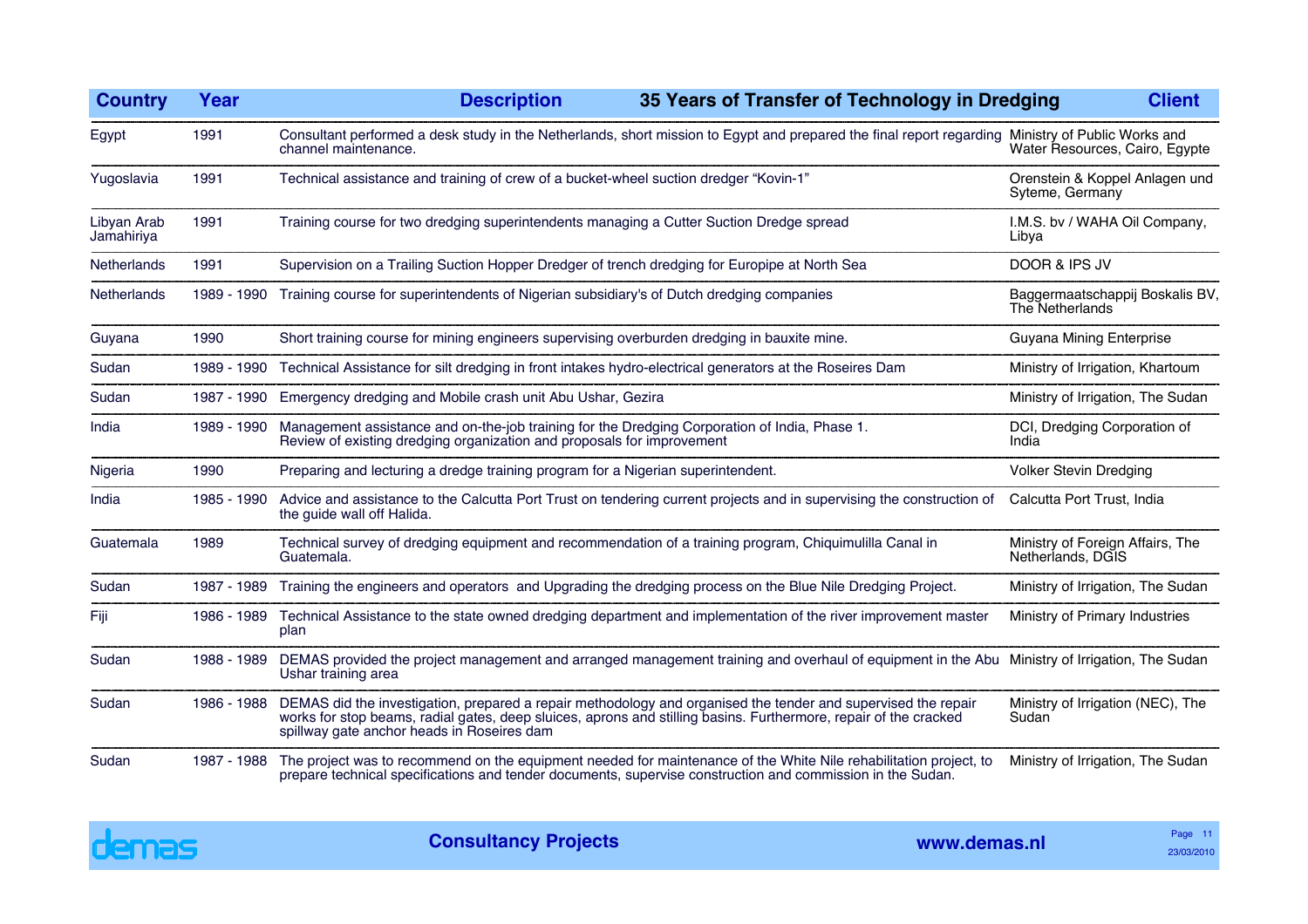| <b>Country</b>     | Year        | <b>Description</b>                                                                                                                                                                                                                                             | 35 Years of Transfer of Technology in Dredging |                                                                            | <b>Client</b>         |
|--------------------|-------------|----------------------------------------------------------------------------------------------------------------------------------------------------------------------------------------------------------------------------------------------------------------|------------------------------------------------|----------------------------------------------------------------------------|-----------------------|
| India              | 1987 - 1988 | Instruction and training of Calcutta Port Trust-staff in the preparation and execution of protective maintenance on the Calcutta Port Trust<br>Guidewall, Cross Spur and Nayachra Island as well as the tender preparation of the completion of the Guidewall. |                                                |                                                                            |                       |
| Nicaragua          | 1988        | DEMAS provided a specialist for the preparatory planning and mobilization for dredging of the intakes Puerto<br>Sandino Powerplant as well as the onsite training of personnel.                                                                                |                                                | Institutio Nicaraguense Energia,<br>(INE), Nicaragua                       |                       |
| Gabon              | 1987        | Assistance in Dredging at "Port Mineralier D'Owendo" Gabon                                                                                                                                                                                                     |                                                | Zanen & Vesrtoep                                                           |                       |
| Sudan              | 1985 - 1987 | Crash and Repair Program followed up by technical assistance and training, Gash Delta                                                                                                                                                                          |                                                | Ministry of Irrigation, The Sudan                                          |                       |
| Sudan              | 1986 - 1987 | Repairing Generator set for electricity supply of buildings and workshop of Gash Delta Cooperation in Aroma.                                                                                                                                                   |                                                | Ministry of Irrigation, The Sudan /<br>Gash Delta Corp.                    |                       |
| Egypt              | 1986        | After review of, the operating maintenance conditions in the Fayoum channel and existing equipment and workshop<br>a design of a proposed improved mechanical weed control program is advised.                                                                 |                                                | Ministry of Foreign Affairs, The<br>Netherlands, DGIS                      |                       |
| <b>Netherlands</b> | 1986        | Preparation and lecturing "Fellowship Dredging Program" in the Netherlands for the staff of Port and River Authorities from several countries in Asia and Africa.                                                                                              |                                                | Vereniging "Centraal<br>Baggerbedrijf", The Netherlands                    |                       |
| India              |             | 1985 - 1986 Preparation of Hooghly River guidewall training works and testing of GEO-textiles.                                                                                                                                                                 |                                                | <b>Calcutta Port Trust</b>                                                 |                       |
| Egypt              |             | 1980 - 1986 Dredging and Training program Esbid el Burg and upgrading mechanical silt and weed control equipment.                                                                                                                                              |                                                | Ministry of Foreign Affairs, The<br>Netherlands, DGIS                      |                       |
| Sudan              |             | 1984 - 1986 Delivery of additional equipment (2 excavators) for Dredging and Weed control, Abu Ushar, Gezira irrigation scheme. Ministry of Irrigation, The Sudan<br>DEMAS was responsible for the purchased, building supervisio                              |                                                |                                                                            |                       |
| Sudan              | 1985        | Monitoring and technical assistance for Khasm-el-Qirba Reservoir                                                                                                                                                                                               |                                                | Ministry of Irrigation, The Sudan                                          |                       |
| Sudan              | 1983 - 1985 | Supply of additional Dredging Equipment for Roseires                                                                                                                                                                                                           |                                                | Ministry of Irrigation, The Sudan                                          |                       |
| Zaire              | 1984        | Expertise Mission for studying improvement of navigational route in the Republic of Zaire.                                                                                                                                                                     |                                                | Commission des Communautés<br>Européennes (CCE)                            |                       |
| India              |             | 1983 - 1984 A feasibility study investigating the technical and economic consequences of lowering of the bed in the navigational<br>channel leading from the entrance to the Port of Madras to the Ore loading jetty                                           |                                                | Ministry of Foreign Affairs, The<br>Netherlands, DGIS                      |                       |
| Zambia             | 1977 - 1984 | A team of specialist visit Zambia in order to evaluate the conditions of the equipment used by the Ministry. The<br>advice comprised, spare parts consumption and delivery, dredging procedures and future requirements, planning<br>and procurement of a CSD. |                                                | Department of Water Affairs,<br>Ministry of Water and Natural<br>Resources |                       |
| India              | 1984        | A feasibility study on the upgrading of the Champakara canal in Kerala                                                                                                                                                                                         |                                                | Ministry of Foreign Affairs, The<br>Netherlands, DGIS                      |                       |
| Sudan              | 1983        | Dredging and Weed control, Abu Ushar                                                                                                                                                                                                                           |                                                | <b>DGIS</b>                                                                |                       |
| Congo              | 1983        | Study for improvement of dredging equipment                                                                                                                                                                                                                    |                                                | EC                                                                         |                       |
| demas              |             | <b>Consultancy Projects</b>                                                                                                                                                                                                                                    | www.demas.nl                                   |                                                                            | Page 12<br>23/03/2010 |